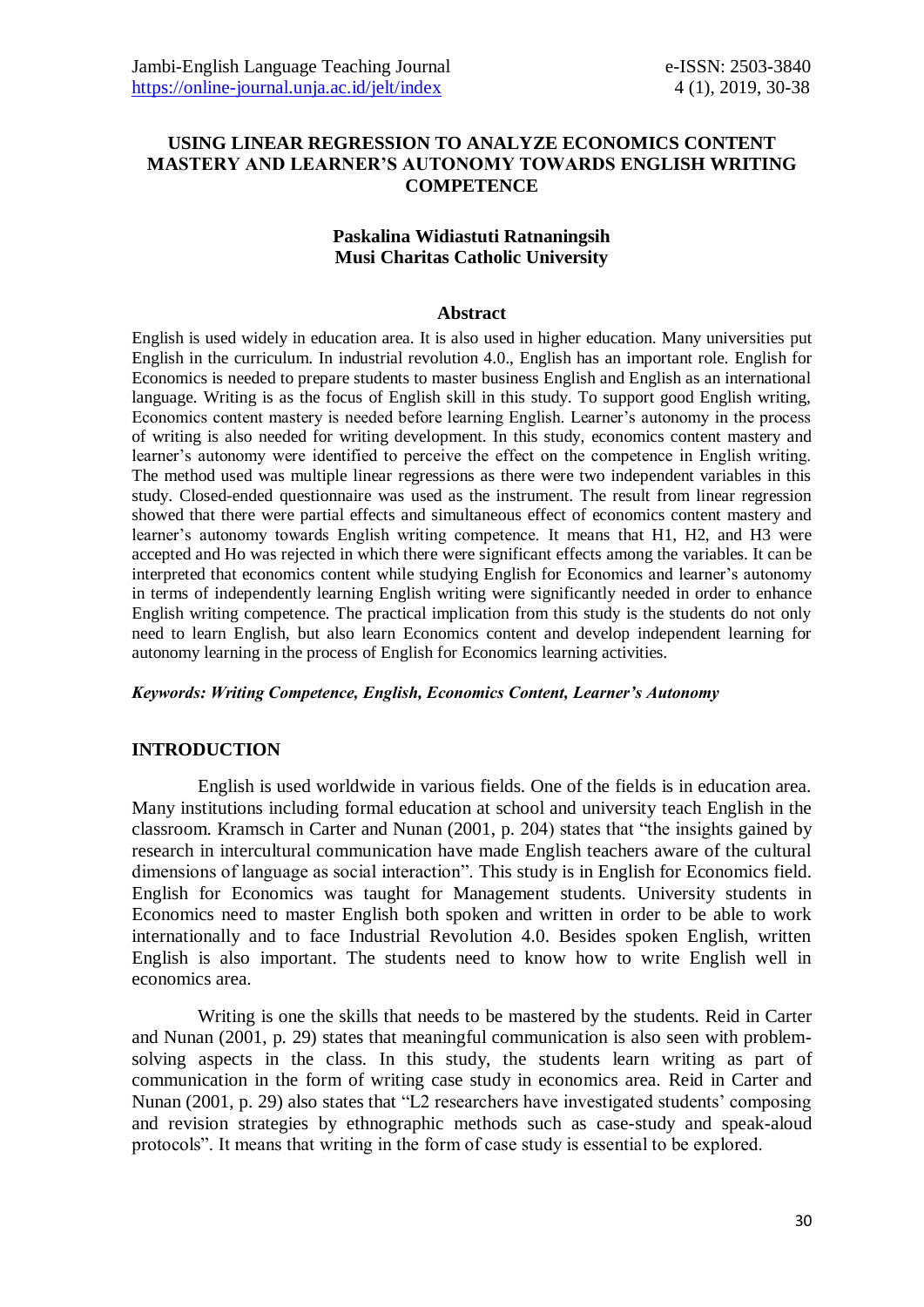Learner's autonomy is also important in the teaching-learning activities. Students learn to write independently. The lecturer is as the facilitator in the process of writing. Benson in Kemala (2016, p. 12) states that "Autonomy was considered as a natural product of the practice of self-directed learning which the objectives progress and evaluation of learning are determined by learners themselves". It means that the students have selfmotivation in learning. Geddes and Strurtridge in Kemala (2016, p. 11) states that autonomous learners know parts that needed to be learned and the reason to learn them and can also handle problems in the process of learning. Hence, learner's autonomy is needed in the process of case study writing in English for Economics.

There are three previous studies on linear regression in English education area. The first is Yu's research (2014). It discusses English reading ability and the influencing factors. The result is English reading ability is influenced by intensive and extensive reading skills. The second is Al-Maamari's research (2015). It discusses teaching, response rate, and evaluation of teaching. The result is the predictors in the research have influences to teaching and response rate. The third is Yaman, Inandi, Esen's research (2013). It discusses teacher's language ability and self-efficacy. The result is positive meaningful correlation between teacher's language ability and self-efficacy.

Considering the importance of English in Economics area and learner's autonomy and also there are no previous studies on this area, this study focuses on discovering the significance of mastering Economics content and learner's autonomy towards English writing competence. This study has limitations in two aspects. The first is this study is conducted in South Sumatera area, specifically in Management Study Program, MusiCharitas Catholic University. The second is this study focuses on case study writing in English. The research question in this study: Were there relations of economics content mastery and learner's autonomy towards English writing competence? The research goal in this study is to find out the relations between independent variables and dependent variables.

#### **Economics Content Mastery**

Economics content mastery in this study relates to the economics topics that are taught in English for Economics. The learning method to cultivate Economics content mastery uses case study. Desiraju, Gopinath, and Mesny inLapoule and Lynch (2018: 3) state that "pedagogical case studies are designed to enable students to understand specific business and related situations". Hence, mastery in economics content is taught with case study through writing in English. Creswell (2007, p. 73) states case study "involves the study of an issue explored through one or more cases within a bounded system". There are several cases that can be solved related to situation and condition in Economics area. The students can write it in the form of text writing of case study.

### **Learner's Autonomy**

Teachers' role in learner's autonomy is important. Little and Voller in Tran and Duong (2018, p. 2) state that "the teacher plays a role as a facilitator and a counselor in promoting learner's autonomy." The teacher is not the center, but the students are the center in the teaching-learning activities. The students explore by themselves, and then the teacher gives guidance to the student.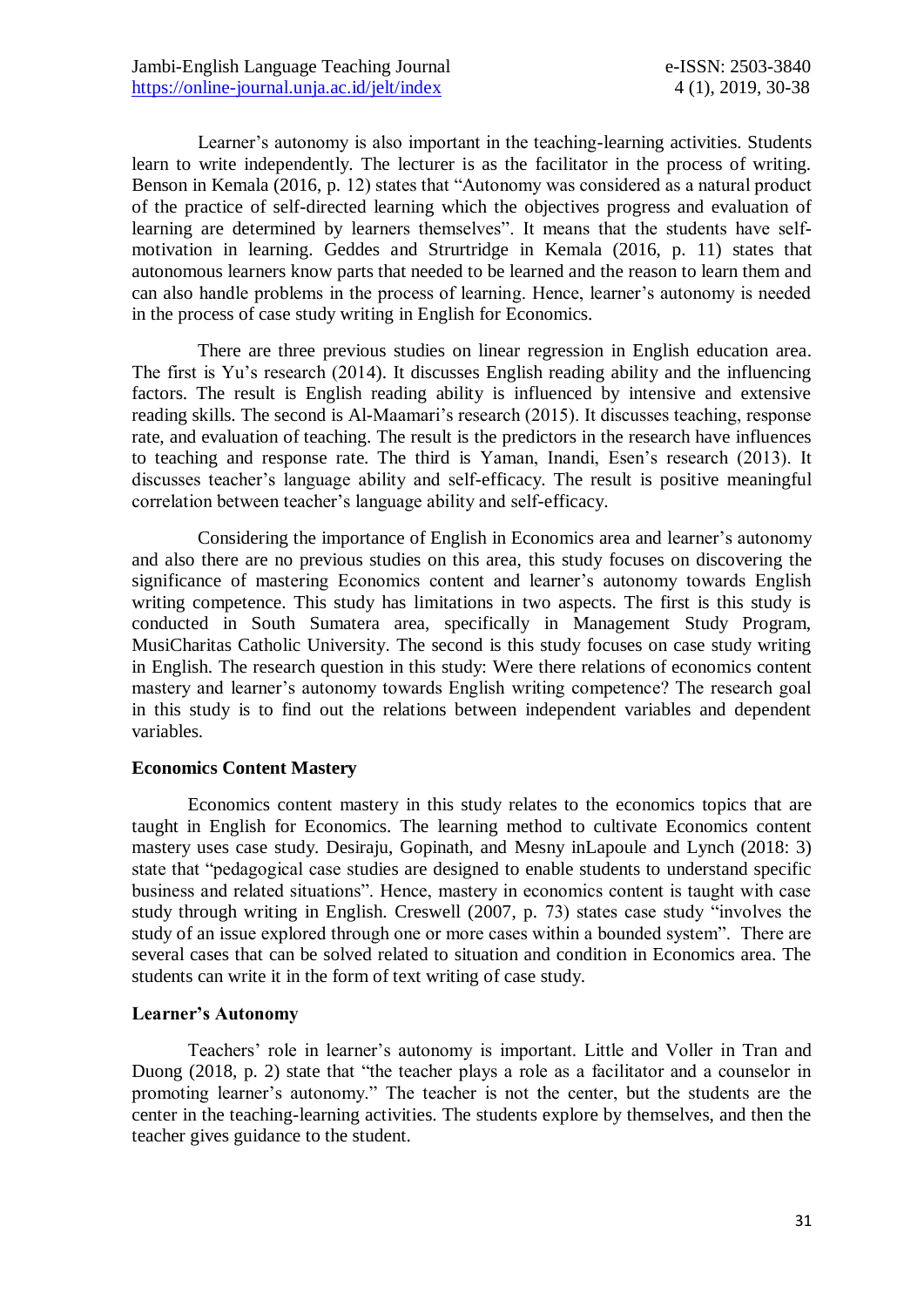Higgs in Kemala (2016, pp. 12-13) states four aspects that influence autonomous learner. The first is the role of the learners. Past experience of the learners determinesthe way they learn. The second is the role of teacher. The teacher that encourages the students to learn autonomously makes the student become autonomous learners. The third is type of task. Challenging and collaborative tasks make the students learn autonomously. The fourth is the role of environment. Learning environment determines whether the students will be autonomous learners or vice versa.

### **English Writing Competence**

Short writing needs several skills. They are thesis and controlling idea, preparaphrasing technique, writing an introduction, providing evidence, and concluding the paper (Arnaudet&Barret, 1984, pp. 70-88). The first is thesis and controlling idea. Idea limitation and scope are made in the thesis and controlling idea. The second is paraphrasing technique. This can be made by changing active and passive sentences. The third is writing an introduction. Context, focus, coherence must be inserted in the introduction. The fourth is providing evidence. Evidence is made with examples. The fifth is concluding the paper. The conclusion is made with restatement.

Writing text is divided into six parts. They are purposes, genre, text construction, cohesion, coherence, and register (Harmer, 2004, pp. 15-26). The first is purpose. Purpose of writing will determine the content of writing. The second is genre. Different genre will influence the vocabulary choice in the text. The third is text construction. Construction means writing pattern. The fourth is cohesion. Writing cohesion includes lexical cohesion, grammatical cohesion, tense agreement, linkers, and substitution. The fifth is coherence. Coherence includes the writer's purposes and the writer's line of thought. The sixth is register. Actual language use in a specific situation must be described well.

### **Research Model**

The research model of this study can be seen as follows:



#### Figure 1.Research Model

Independent variable 1 (Economics content mastery) and independent variable 2 (learner's autonomy) were seen partially and simultaneously to discover the relation towards dependent variable (English writing competence).

From this study, the hypotheses are divided into four hypotheses. H0: There was no relation of economics content mastery and learner's autonomy towards English writing competence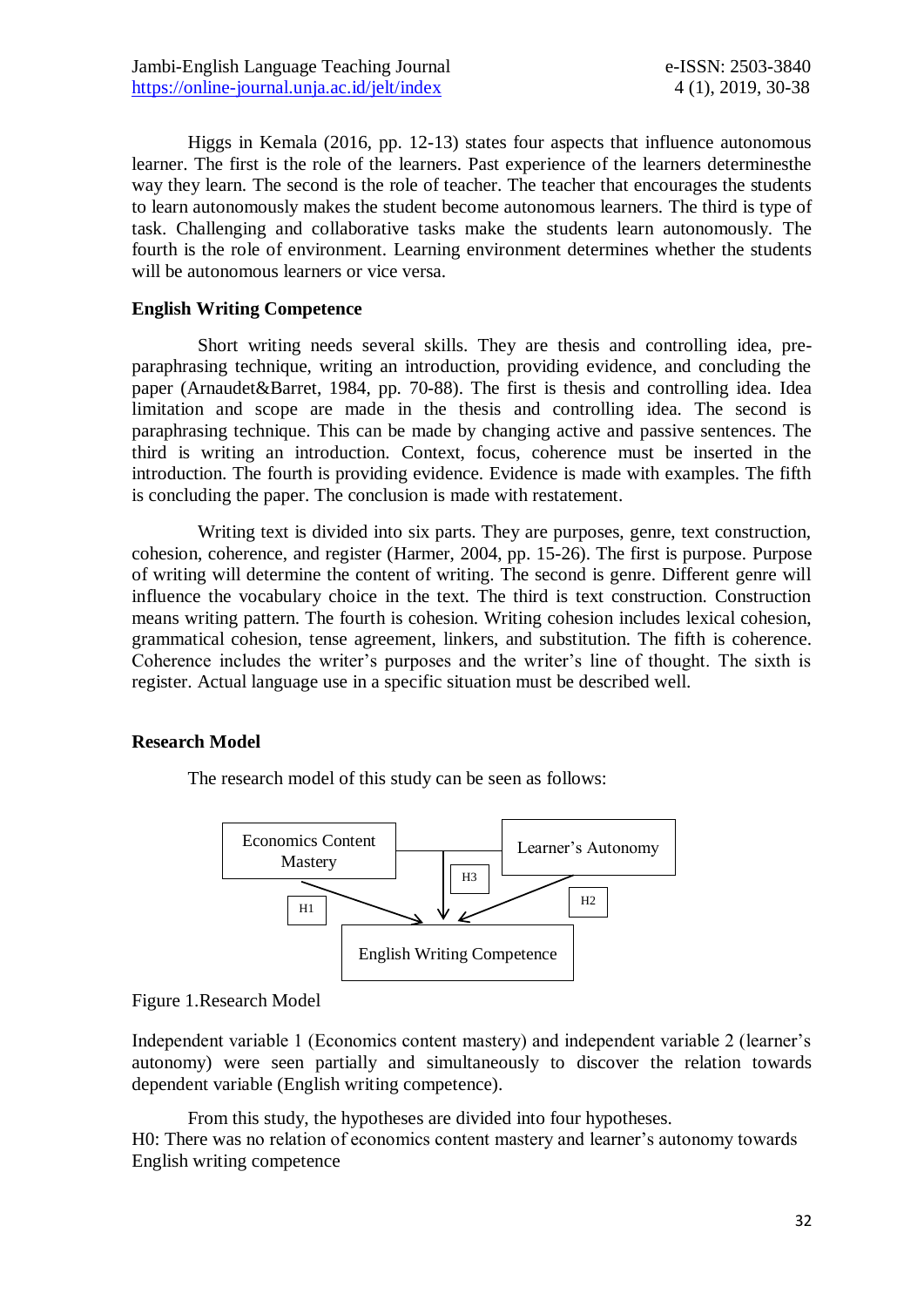H1: There was relation between economics content mastery and English writing competence

- H2: There was relation between learner's autonomy and English writing competence
- H3: There was relation of economics content mastery and learner's autonomy towards English writing competence

### **METHOD**

This study used multiple linear regression methods in which there are two independent variables and one dependent variable. Gogtay, Deshpande, and Thatte (2017, p. 48) state that "regression analysis assumes a dependence or causal relationship between one or more independent variables and the dependent variables". The independent variables in this study are economics content mastery and learner's autonomy. The dependent variable is English writing competence. The data in this text are in number.

The respondents in this study were selected by using purposive sampling. The respondents were Management students of PM203 and SM201 classes of Musi Charitas Catholic University, Palembang, South Sumatera. The total number of respondent is 36 respondents.

The instrument in this study used closed-ended questionnaire. There are 30 statements in the questionnaire. Ten statements are used as independent variable 1 (Economics content mastery). Ten statements are used as independent variable 2 (learner's autonomy). Ten statements are used as dependent variable (English writing competence).

#### **RESULTS AND DISCUSSION**

In linear regression, there were classical assumption tests that needed to be fulfilled before conducting regression. They were normality, multicollinearity, and heteroscedasticity tests. Autocorrelation test was not conducted since the data were taken once and it was not time series data format. The results of classical assumption tests were as follows.

#### *Normality Test*

Normality was used to know whether the data were distributed normal or not. Based on the result from SPSS, the Asymp. Sig score in Kolmogorov-Smirnov Test was  $0.662$  which is  $> 0.05$ . It means the data in this study were distributed normal.

Table 1. Normality Test Result

| <b>Unstandardized</b><br><b>Residual</b> |
|------------------------------------------|
| 36                                       |

### **One-Sample Kolmogorov-Smirnov Test**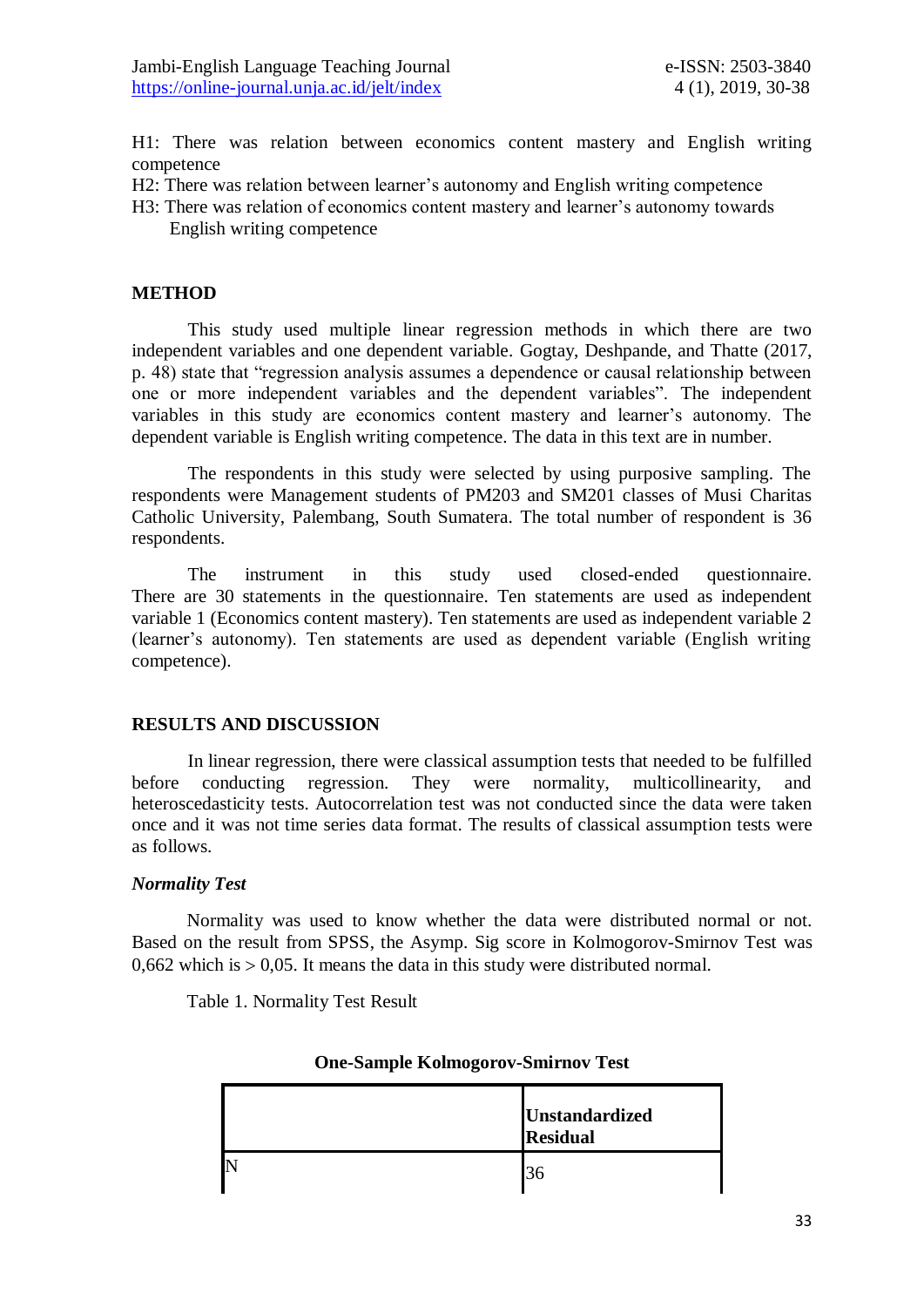Jambi-English Language Teaching Journal e-ISSN: 2503-3840 <https://online-journal.unja.ac.id/jelt/index> 4 (1), 2019, 30-38

| Normal Parametersa                        | Mean              | .0000000   |
|-------------------------------------------|-------------------|------------|
|                                           | Std.<br>Deviation | 2.63801589 |
| <b>Most Extreme</b><br><b>Differences</b> | Absolute          | .122       |
|                                           | Positive          | .122       |
|                                           | Negative          | $-.068$    |
| Kolmogorov-Smirnov Z                      |                   | .729       |
| Asymp. Sig. (2-tailed)                    |                   | .662       |
| a. Test distribution is Normal.           |                   |            |

### *Multicollinearity Test*

Multicollinearity test was used to know whether or not there was correlation between independent variables. Based on the result, the tolerance score was 0,527, which was  $0,10$  and the VIF score was 1,899, which was  $10$ . It means that there was no multicollinearity between independent variables.

#### Table 2.Multicollinearity Test Result

### **Coefficients**

|       |                                     | Unstandardized<br>Coefficients |               | Standardized<br>Coefficients |       |      | <b>Collinearity</b><br><b>Statistics</b> |       |
|-------|-------------------------------------|--------------------------------|---------------|------------------------------|-------|------|------------------------------------------|-------|
| Model |                                     | В                              | Std.<br>Error | Beta                         |       | Sig. | <b>Tolerance VIF</b>                     |       |
|       | (Constant)                          | 9.743                          | 4.705         |                              | 2.071 | .046 |                                          |       |
|       | Economics<br><b>Content Mastery</b> | .347                           | .144          | .371                         | 2.411 | .022 | .527                                     | 1.899 |
|       | Learner's<br>Autonomy               | .448                           | .149          | .463                         | 3.007 | .005 | .527                                     | 1.899 |

*a. Dependent Variable: English Writing Competence*

#### *Heteroscedasticity Test*

Heteroscedasticity was used to know whether there was the same variance or not. Based on the result, the Sig. score of Economics content mastery was 0,330, which was  $0.05$  and the Sig. score of learner's autonomy was  $0.096$ , which was  $0.05$ . It means that there was no heteroscedasticity problem.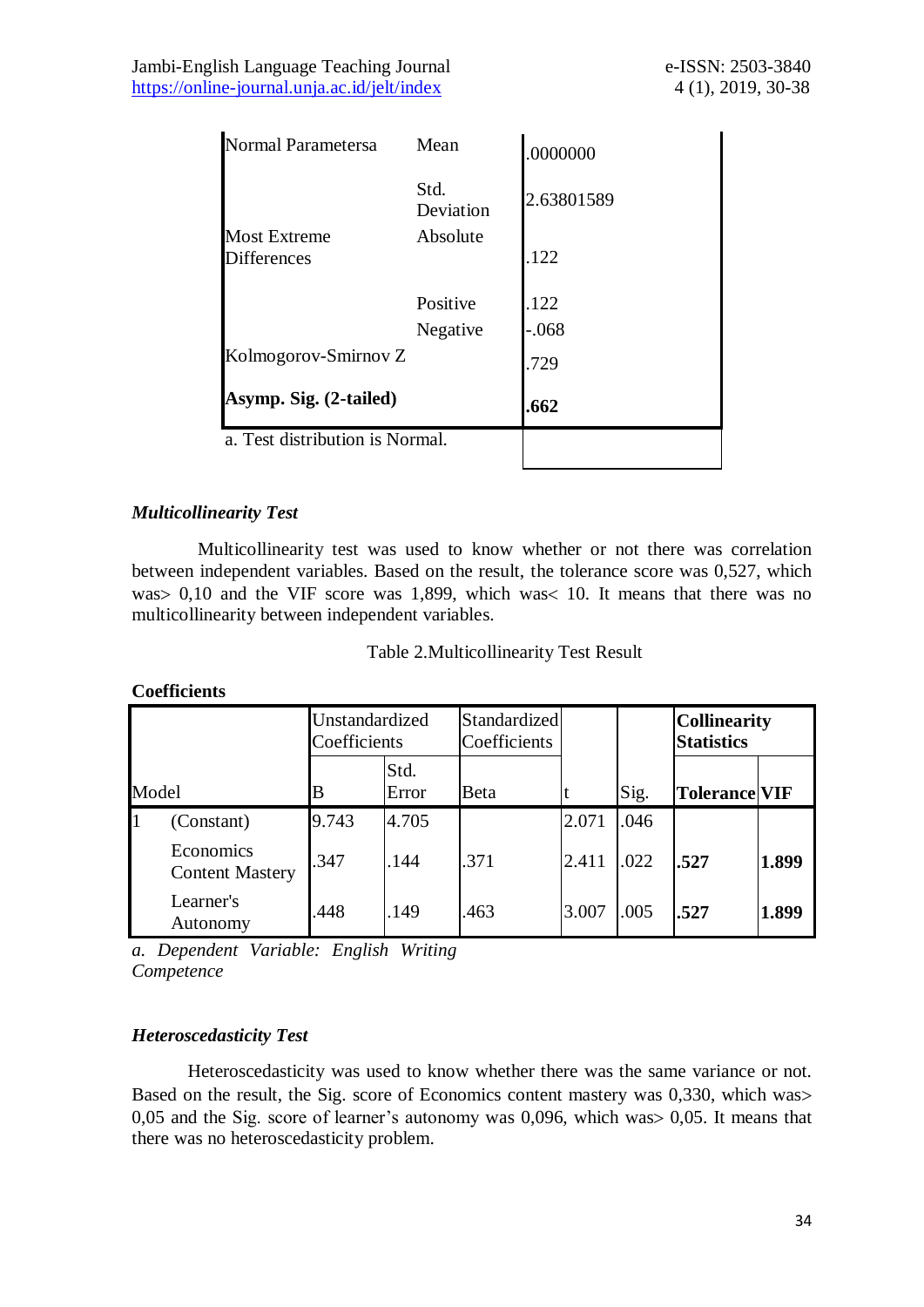|       |                                     | Unstandardized<br>Coefficients |            | Standardized<br>Coefficients |          |      |
|-------|-------------------------------------|--------------------------------|------------|------------------------------|----------|------|
| Model |                                     |                                | Std. Error | <b>B</b> eta                 |          | Sig. |
|       | (Constant)                          | 4.933                          | 2.874      |                              | 1.716    | .096 |
|       | <b>Economics Content</b><br>Mastery | .087                           | .088       | .227                         | .989     | .330 |
|       | Learner's Autonomy                  | $-156$                         | .091       | $-.394$                      | $-1.715$ | .096 |

# Table 3.Heteroscedasticity Test Result

# **Coefficients<sup>a</sup>**

*a. Dependent Variable: Abs\_Res*

Based on the result above, all of the tests passed classical assumption tests before conducting regression analysis. It could be seen that the data were distributed normal, there was no multicollinearity, and there was no heteroscedasticity problem.

# *Partial Regressions*

After having classical assumption tests, partial regressions were conducted. From the results, the Sig. score of independent variable 1 that was Economics content mastery was 0,022, which was  $0.05$  and t score was 2,411, which was  $\times$  table (2.03452). It means that there was relation between economics content mastery and English writing competence. Hence, H1 was accepted. It is as stated by Desiraju, Gopinath, and Mesny in Lapoule and Lynch (2018, p. 3) that "pedagogical case studies are designed to enable students to understand specific business and related situations".

From the next result, the Sig. score of independent variable 2 that was Learner's autonomy was 0,05. Although the result was equal with 0,05 and it could not be decided yet, but there was the t score to decide whether there wasrelation or not. The t score was 3,007, which was  $\times$  table (2.03452). It means that there was relation between learner's autonomy and English writing competence. Hence, H2 was accepted. It is as stated by Little and Voller in Tran and Duong (2018, p. 2) that "the teacher plays a role as a facilitator and a counselor in promoting learner's autonomy."

|       |                                     | Unstandardized<br>Coefficients |            | Standardized<br>Coefficients |       | Sig. |
|-------|-------------------------------------|--------------------------------|------------|------------------------------|-------|------|
| Model |                                     |                                | Std. Error | Beta                         |       |      |
|       | (Constant)                          | 9.743                          | 4.705      |                              | 2.071 | .046 |
|       | <b>Economics Content</b><br>Mastery | .347                           | .144       | .371                         | 2.411 | .022 |
|       | Learner's Autonomy                  | .448                           | .149       | .463                         | 3.007 | .005 |

### **Coefficients<sup>a</sup>**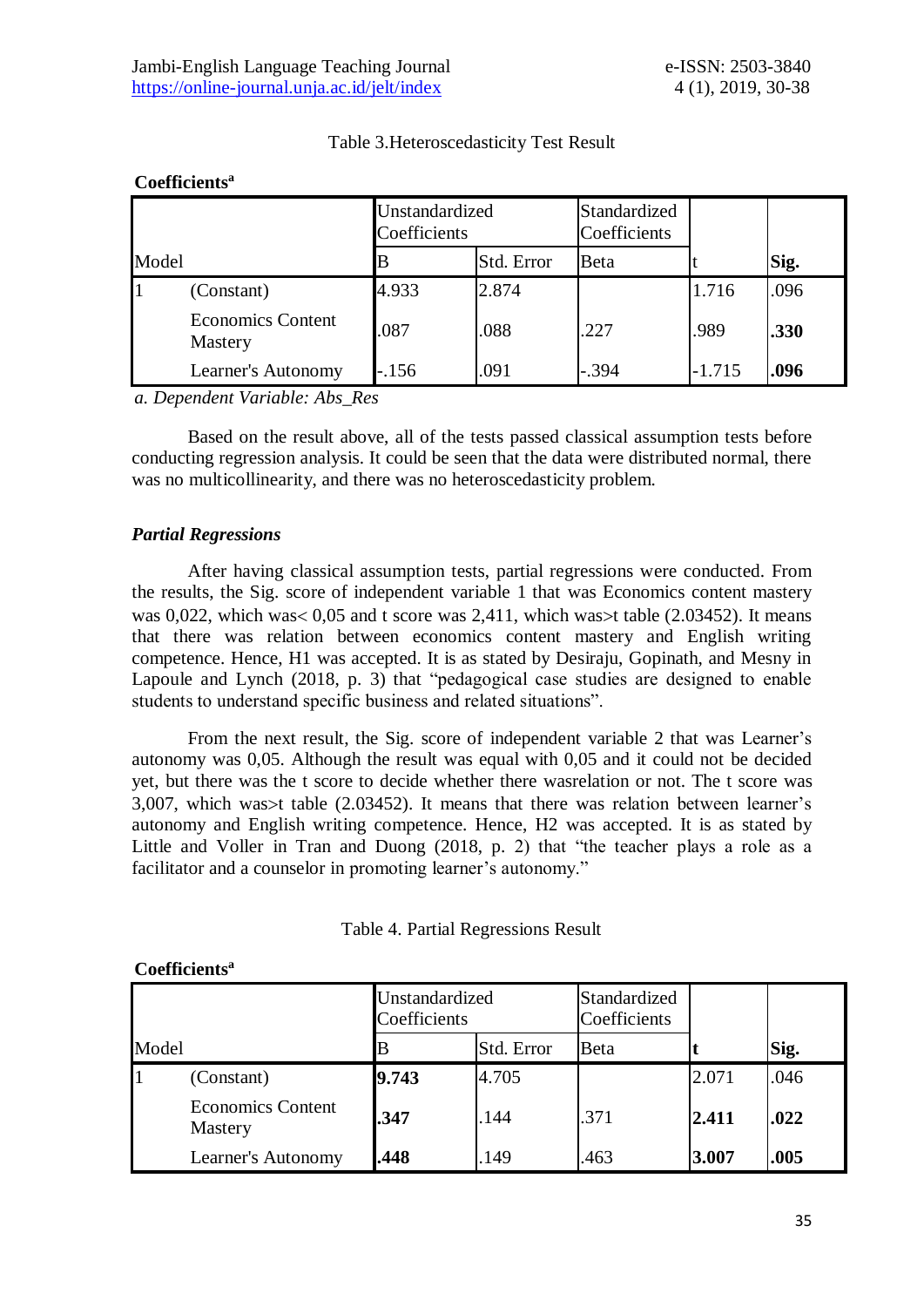|       |                                     | Unstandardized<br>Coefficients |            | Standardized<br>Coefficients |       |      |
|-------|-------------------------------------|--------------------------------|------------|------------------------------|-------|------|
| Model |                                     |                                | Std. Error | Beta                         |       | Sig. |
|       | (Constant)                          | 9.743                          | 4.705      |                              | 2.071 | .046 |
|       | <b>Economics Content</b><br>Mastery | .347                           | .144       | .371                         | 2.411 | .022 |
|       | Learner's Autonomy                  | .448                           | 149        | .463                         | 3.007 | .005 |

### **Coefficients<sup>a</sup>**

*a. Dependent Variable: English Writing Competence*

From the result of, the statistical formula of this study was as follows:

 $Y = a + bx1 + bx2$ 

**Y = 9,743 + 0,347X1 + 0,448X2**

It means that coefficient of X1 (economics content mastery) had positive relation with English writing competence. It also means that coefficient of X2 (learner's autonomy) had positive relation with English writing competence.

|  |  | Table 5. Adjusted R Square Result |  |
|--|--|-----------------------------------|--|
|--|--|-----------------------------------|--|

**Model Summary**

|         |                 |                 | <b>Adjusted R</b> | Std. Error of |
|---------|-----------------|-----------------|-------------------|---------------|
| Model R |                 | R Square Square |                   | the Estimate  |
|         | $1.767^{\rm a}$ | .588            | .563              |               |

a. Predictors: (Constant), Learner's Autonomy, Economics Content Mastery

Based on the result of Adjusted R Square, the adjusted R square was 0,563. This means the magnitude of relation value was 0,563.

### *Simultaneous Regression*

After discovering partial regression, simultaneous regression needed to be discovered. Based on the result, the Sig. score was  $0,000$ , which was  $0,05$  and the F score was 23,573, which was F table  $(3,28)$ . It means that Economics content mastery and learner's autonomy had simultaneously relation with English writing competence. Hence, H3was accepted.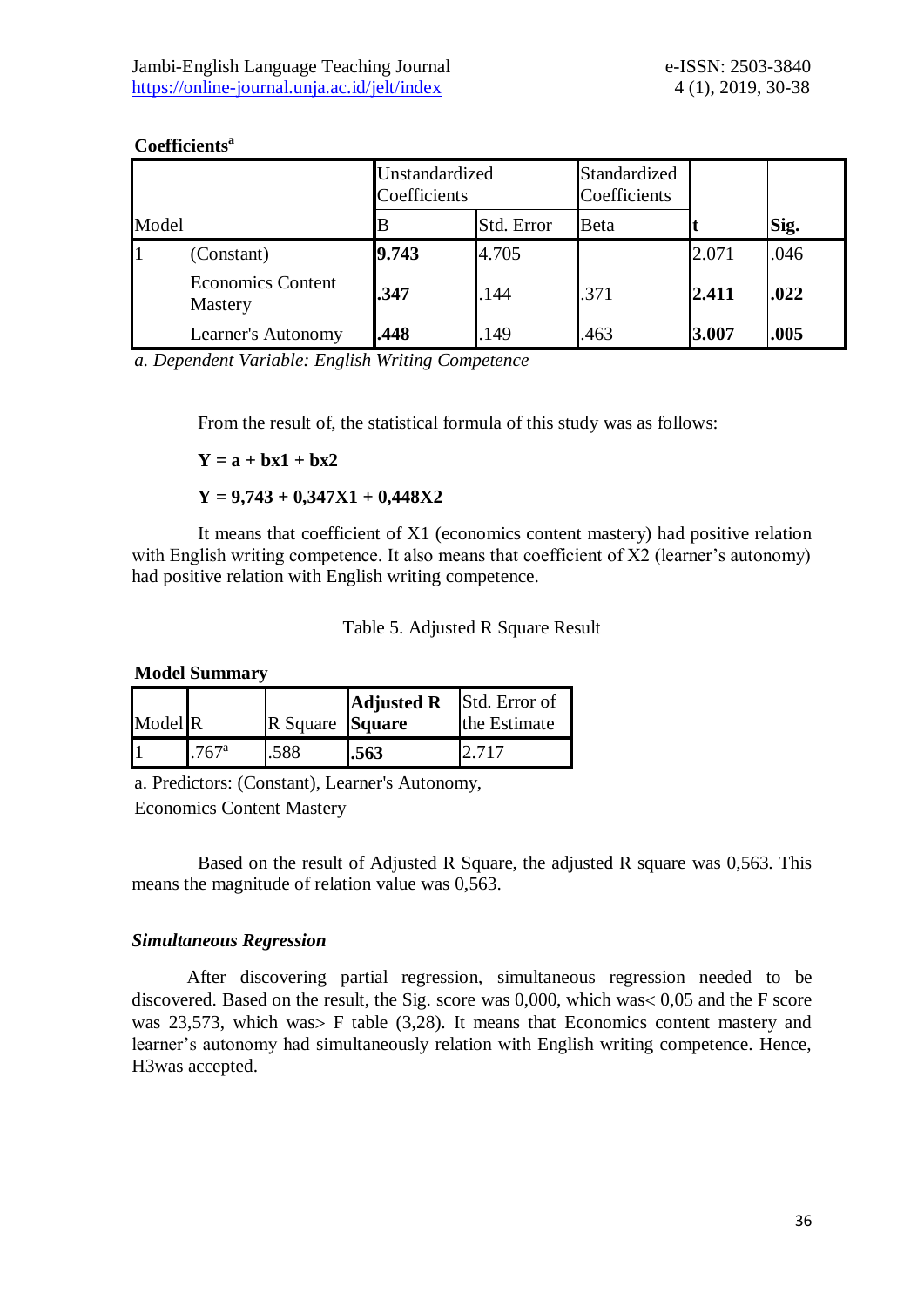### Table 6. Simultaneous Regression Result

# *ANOVA<sup>b</sup>*

| Model |                    | Sum of<br><b>Squares</b> | df | Mean Square $ F $ |        | Sig.              |
|-------|--------------------|--------------------------|----|-------------------|--------|-------------------|
|       | Regression 347.986 |                          |    | 173.993           | 23.573 | .000 <sup>a</sup> |
|       | Residual           | 243.569                  | 33 | 7.381             |        |                   |
|       | Total              | 591.556                  | 35 |                   |        |                   |

*a. Predictors: (Constant), Learner's Autonomy, Economics Content Mastery*

*b. Dependent Variable: English Writing Competence*

# **CONCLUSION**

Based on the result and discussion above, it can be concluded in four aspects. The first is Economics content mastery had positive relation with English writing competence with Sig. score was 0,022 and t score was 2,411. The second is learner's autonomy had positive relation with English writing competence with Sig. score was 0,05 and t score was 3,007. The third is Economics content mastery and learner's autonomy had simultaneously relation with English writing competence with Sig. score was 0,000 and F score was 23,573. From these three aspects, it means that H0 was rejected, and H1, H2, and H3 were accepted. The fourth is R square which was 0,563 described that 56,3% of English writing competence was described by two predictors that are Economics content mastery and learner's autonomy and 43,7% was described by another predictor.Generally, there were relations among Economics content mastery and learner's autonomy towards English writing competence

Suggestions based on the findings of this study are divided into three aspects. The first is the students need to master Economics content before learning English writing. The second is the lecturer needs to enhance students' independent learning as the reflection of learner's autonomy to have good English writing. The third is future researchers can do further study on how to enhance Economics content mastery and learner's autonomy for students.

### **REFERENCES**

- Al-Maamari, F. (2015). Response Rate and Teaching Effectiveness in Institutional Student Evaluation of Teaching: A Multiple Linear Regression Study. *Higher Education Studies*, Vol. 5, No. 6; 2015, pp. 9-20. Retrieved from http://www.ccsenet.org/journal/index.php/hes/article/view/53088 on August 16, 2019
- Arnaudet, M.L. &Barret, M.E. (1984). *Approaches to Academic Reading and Writing*. New Jersey: Prentice-Hall, Inc.